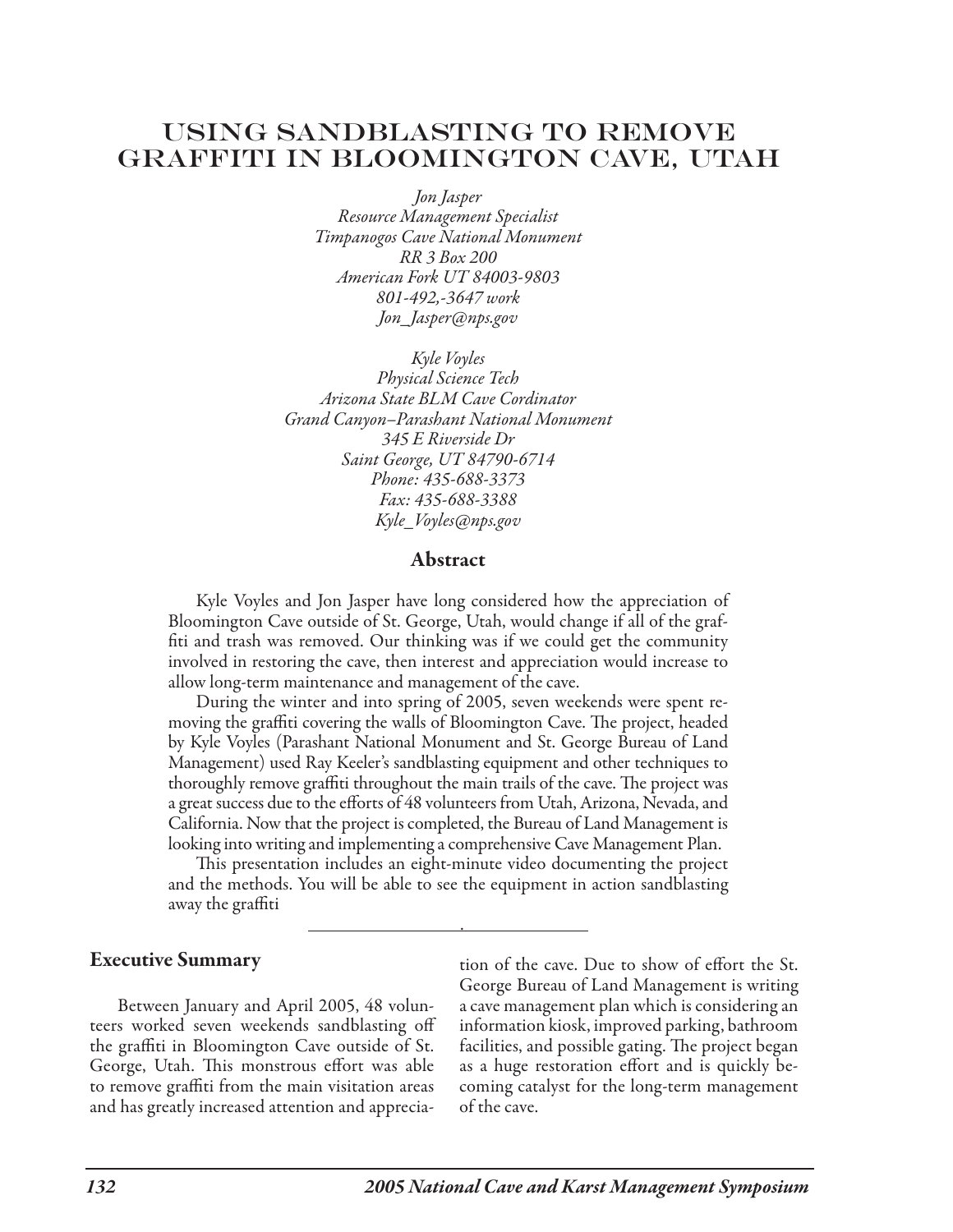

*Brandon Kowallis picks up garage in a room full of graffiti.*

## Description of Bloomington Cave

Bloomington Cave is an awesome maze of passages formed along a 60 degree dipping fault. It is presently mapped to 1.3 miles in length, the fifth longest cave in Utah. Being a short drive from the city of St. George in southern Utah, the cave is quickly growing in popularity.

## Problems Arise

In the 1950s, in response to the unmanaged increase in visitation, the local Dixie Grotto blasted the entrances shut to protect to the cave and its visitors—twice. The entrances were dug open and the visitation continued to rise. Today, the cave's visitation is 644 visitors/year, that's 1.8 visitors/day. However, the visitation is not the only problem.

Most of the visitors to Bloomington Cave are vastly unprepared. Most are equipped with only one, possibly head mounted, light, no backups, no helmets, improper clothing, gym shoes, and no previous caving experience. To keep from getting lost in the labyrinth of passageways, visitor's routes have been marked with graffiti and miles of string. Over the years, the lack of any management and visitor education has greatly deteriorated the cave.

The cave's Big Room has a high-angle drop of about 150 feet. Many tales have been told of folks sliding out of control to its bottom. In the summer of 2002, a Boy Scout was rescued after taking this fall and breaking his leg. Later the same year,



 *Doug Powell with full safety equipment*

on Christmas Eve, a 17-year-old girl accidentally backed off the ledge called the Boardwalk where the cave's register is found. She rolled through a small opening and down through the Big Room to the bottom of the cave. She became the cave's first fatality.

This fatality marked a need for change—a need to improve public education of proper cave safety and a need to restore the esthetic and recreational value of Bloomington Cave. The removal



*Kyle Voyles setting up to sandblast graffiti*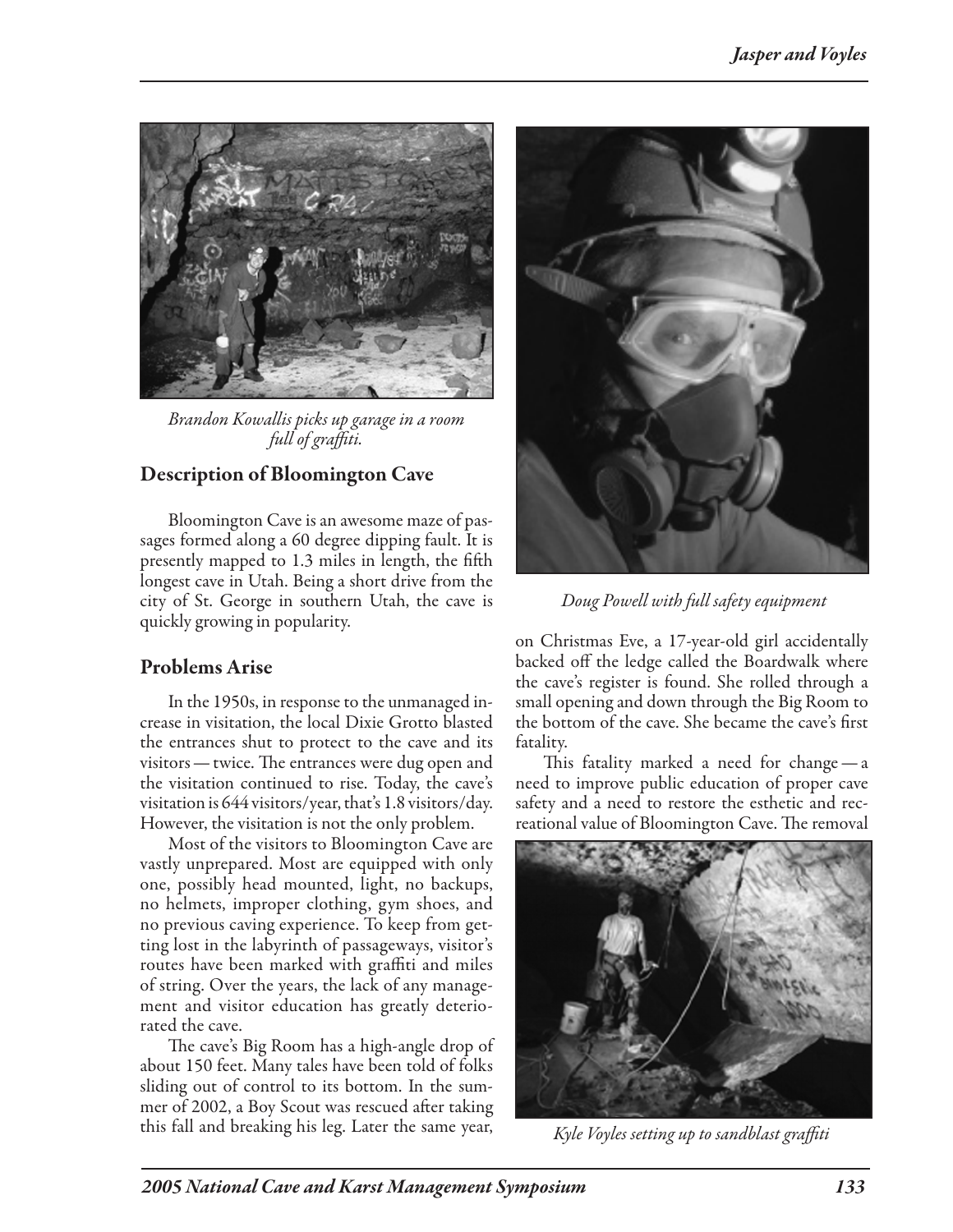of the graffiti throughout the main part of cave was just the first step.

### Sandblasting 101

To remove any significant amount of the graffiti in Bloomington Cave is a massive undertaking. Kyle Voyles reserved the use of Ray Keeler's sandblasting equipment as the primary method to remove the graffiti. For seven weekends, volunteers converged on Bloomington Cave to sandblast off the many tags from the walls and ceilings.

Setting up of the sandblasting equipment in itself is an amazing feat. High-pressure hose and electric cords need to be run from the air compressor and generator on the surface to be split to the three sandblasting guns removing graffiti in the cave.

Safety is a high concern for all of the volunteers. Diving goggles and respirators are worn to protect the workers from the sandblasting media that blasted everywhere as the graffiti is being removed. Many drops had to be worked around for the thorough removal of the graffiti. Safety lines were rigged to prevent injuries from falls. The sandblasting equipment and 5-gallon buckets of media beads were rappelled to the bottom reaches of the cave.

Keeping the project going took great effort combating weather, recruiting of volunteers, and maintaining equipment, as well as the cost of acquiring sandblasting media. The project started just after a large flood hit St. George. The flood was large enough that FEMA arrived to help. Several bridges were washed out. The route we successfully used took us four hours of digging to finally reach the cave.

A large number of volunteers were needed to keep such a large project moving forward. Oddly, the majority of the volunteers traveled more than four hours to reach Bloomington Cave. Matched with the great amount of snow and rain, some weekends were extremely lean with only three or four people showing up.

The project came with many costs. Amazingly, cavers contributed approximate 90% of the project's total cost. The equipment, such as the air compressor, generator, miles of hose and electrical cords, lights, and repairs, were an estimated donation of \$65,000. The volunteers donated over 1,000 hours or an estimated value of \$18,000. In the end, the total project costs are estimated at \$85,000.

The main consumed expense was the sandblasting media. Even being able to recover and use about half of the media, 40 buckets were needed at \$55 per bucket, that's over \$2,000 in sandblasting media alone. This cost was covered by the funding received by the St. George Bureau of Land Management Office, Kolob Care and Rehab, Color Country Grotto, and Outdoor Outlet.

With all things said, the sandblasting was extremely effective in the removing the graffiti.

#### What's next?

What's next? The seven weekends were only enough to be able to remove the graffiti from the main trail from South Entrance to the bottom of the Big Room. Much graffiti still exist the northern part of the cave, so future efforts are being considered.



*Before and after photos of graffiti removal*